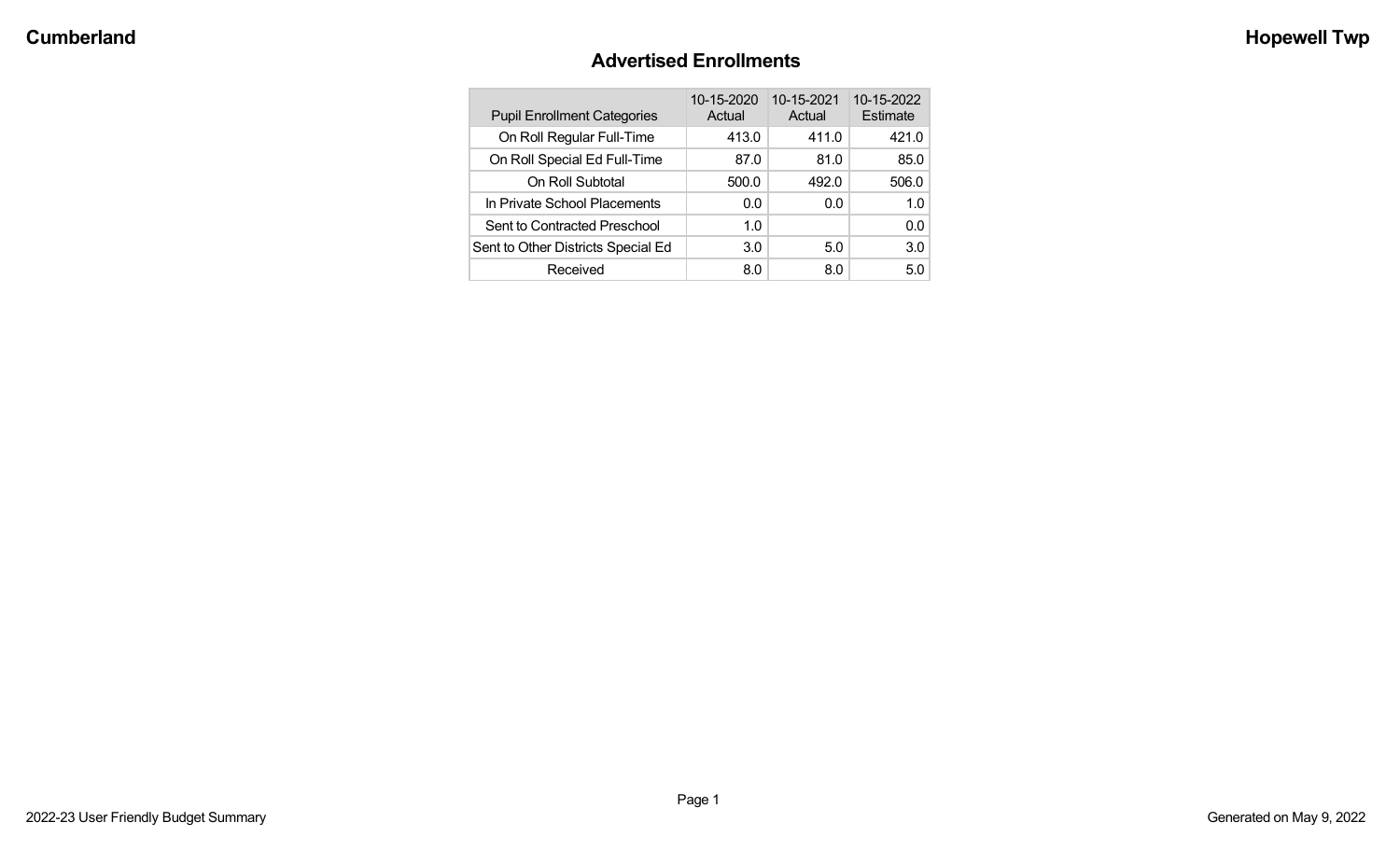#### **Advertised Revenues**

| <b>Budget Category</b>                            | Description                                                                |           | 2020-21<br>Actual | 2021-22<br>Revised            | 2022-23<br>Proposed |
|---------------------------------------------------|----------------------------------------------------------------------------|-----------|-------------------|-------------------------------|---------------------|
|                                                   | Local Tax Levy                                                             | 10-1210   | 3,609,744         | 3,681,939                     | 3,755,578           |
|                                                   | <b>Total Tuition</b>                                                       | 10-1300   | 88,896            | 87,471                        | 33,943              |
|                                                   | <b>Unrestricted Miscellaneous Revenues</b>                                 | 10-1XXX   | 217,713           | 68,106                        | 78,113              |
| <b>General Fund Revenues from Local Sources</b>   | Interest Earned on Maintenance Reserve                                     | 10-1XXX   | 1,082             | 250                           | 250                 |
|                                                   | Interest Earned on Capital Reserve Funds                                   | 10-1XXX   | 75                | 250                           | 250                 |
|                                                   | <b>Other Restricted Miscellaneous Revenues</b>                             | $10-1XXX$ | 4,818             | $\Omega$                      | $\mathbf 0$         |
|                                                   | <b>Total Revenues from Local Sources</b>                                   |           | 3,922,328         | 3,838,016                     | 3,868,134           |
|                                                   | <b>Categorical Transportation Aid</b>                                      | 10-3121   | 197,184           | 197,184                       | 197,184             |
|                                                   | <b>Extraordinary Aid</b>                                                   | 10-3131   | 26,701            | $\Omega$                      | $\mathbf 0$         |
|                                                   | <b>Categorical Special Education Aid</b>                                   | 10-3132   | 279,437           | 279,437                       | 279,437             |
| <b>General Fund Revenues from State Sources</b>   | <b>Equalization Aid</b>                                                    | 10-3176   |                   | 2,723,679 2,822,480           | 2,931,941           |
|                                                   | <b>Categorical Security Aid</b>                                            | 10-3177   | 89,617            | 89,617                        | 89,617              |
|                                                   | Adjustment Aid                                                             | 10-3178   | 201,791           | 179,170                       | 165,311             |
|                                                   | <b>Other State Aids</b>                                                    | 10-3XXX   | 6,380             | $\Omega$                      | $\Omega$            |
|                                                   | <b>Total Revenues from State Sources</b>                                   |           | 3,524,789         | 3,567,888                     | 3,663,490           |
| <b>General Fund Revenues from Federal Sources</b> | <b>Medicaid Reimbursement</b>                                              | 10-4200   | 26,360            | 13,992                        | $\mathbf 0$         |
|                                                   | <b>Total Revenues from Federal Sources</b>                                 |           | 26,360            | 13,992                        | $\Omega$            |
|                                                   | <b>Budgeted Fund Balance-Operating Budget</b>                              | 10-303    | 551,358           | 95,000                        | 566,154             |
|                                                   | Withdrawal from Capital Reserve for Excess Cost and Other Capital Projects | 10-309    | $\mathbf 0$       | 300,000                       | 361,000             |
| <b>General Fund Revenues from Other Sources</b>   | Withdrawal from Maintenance Reserve                                        | 10-310    | 23,023            | 100,000                       | 100,000             |
|                                                   | <b>Transfers from Other Funds</b>                                          | 10-5200   | 59,237            | $\Omega$                      | 0                   |
|                                                   | Adjustment for Prior Year Encumbrances                                     |           | $\mathbf{0}$      | 27,680                        | $\mathbf 0$         |
|                                                   | Actual Revenues (Over)/Under Expenditures                                  |           | $-712,306$        | $\Omega$                      | $\mathbf 0$         |
| <b>General Fund Revenues</b>                      | <b>Total Operating Budget</b>                                              |           |                   | 7,394,789 7,942,576 8,558,778 |                     |
|                                                   | <b>Student Activity Fund Revenue</b>                                       | 20-1760   | 25,737            | 20,000                        | 20,000              |
| Special Revenue Fund Revenues from Local Sources  | <b>Total Revenues from Local Sources</b>                                   | 20-1XXX   | 25,737            | 20,000                        | 20,000              |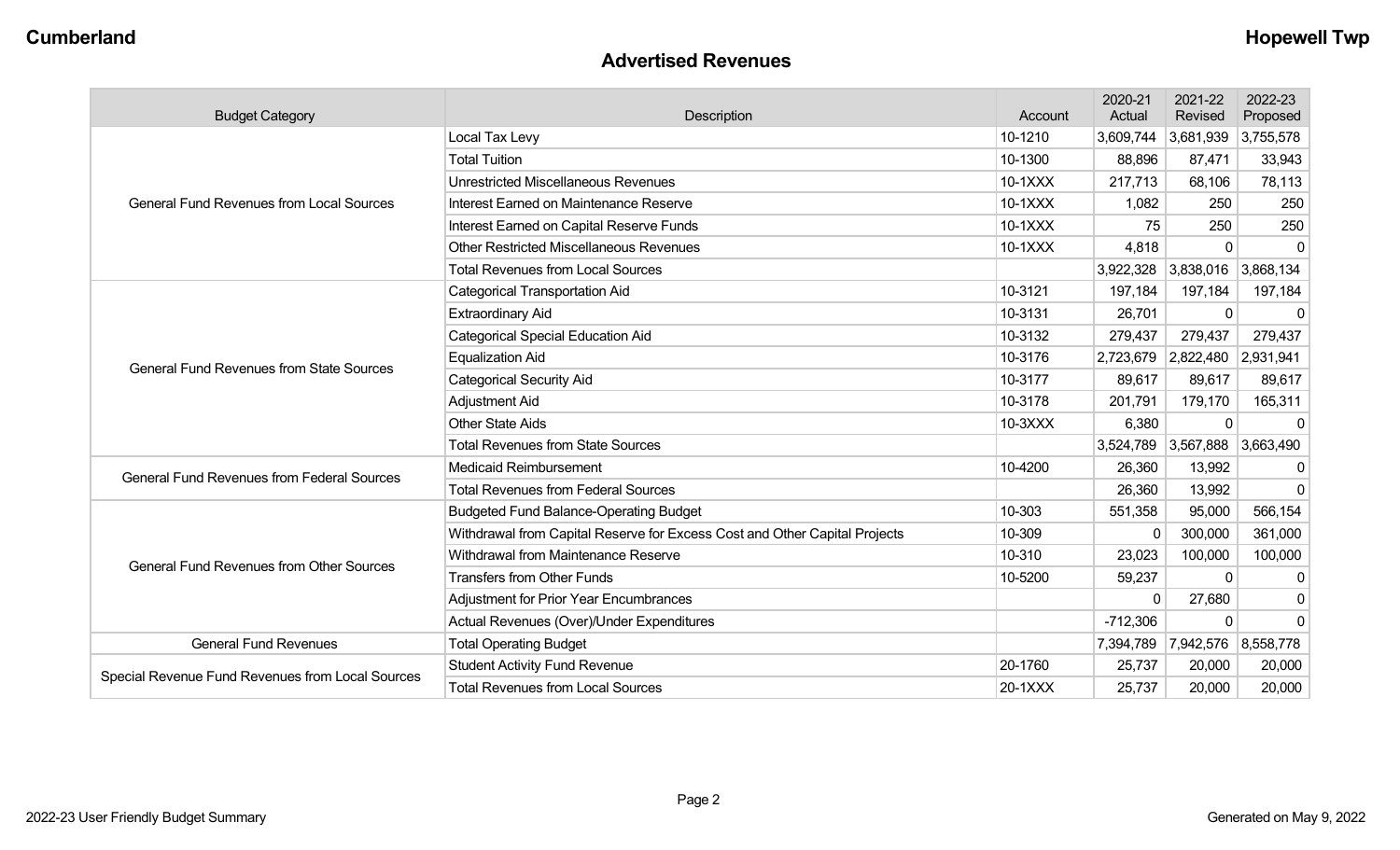#### **Advertised Revenues**

| <b>Budget Category</b>                             | Description                                                                          | Account      | 2020-21<br>Actual | 2021-22<br>Revised            | 2022-23<br>Proposed |
|----------------------------------------------------|--------------------------------------------------------------------------------------|--------------|-------------------|-------------------------------|---------------------|
|                                                    | 20-3218<br>Preschool Education Aid-Prior Year Carryover                              |              | $\mathbf 0$       | 214,012                       | $\mathbf 0$         |
| Special Revenue Fund Revenues from State Sources   | <b>Preschool Education Aid</b>                                                       | 20-3218      | 323,734           | 325,475                       | 716,472             |
|                                                    | <b>Total Revenues from State Sources</b>                                             |              | 323,734           | 539,487                       | 716,472             |
|                                                    | Title I                                                                              | 20-4411-4416 | 114,658           | 111,680                       | 103,500             |
|                                                    | Title II                                                                             | 20-4451-4455 | 18,476            | 31,419                        | 13,195              |
|                                                    | Title IV                                                                             | 20-4471-4474 | 10,199            | 10,000                        | 8,500               |
|                                                    | IDEA Part B (Handicapped)                                                            | 20-4420-4429 | 84,033            | 168,960                       | 142,223             |
|                                                    | <b>CARES Act Education Stabilization Fund</b>                                        | 20-4530      | 92,540            | 5,815                         | $\mathbf 0$         |
| Special Revenue Fund Revenues from Federal Sources | <b>CARES-Digital Divide Grant</b>                                                    | 20-4531      | 20,328            | $\Omega$                      | $\mathbf 0$         |
|                                                    | Coronavirus Relief Fund (CRF)                                                        | 20-4532      | 29,620            | <sup>n</sup>                  | $\mathbf 0$         |
|                                                    | <b>CRRSA Act-ESSER II</b>                                                            | 20-4534      | $\mathbf{0}$      | 381,487                       | $\mathbf 0$         |
|                                                    | <b>CRRSA Act-Learning Acceleration Grant</b>                                         | 20-4535      | $\mathbf 0$       | 50,000                        | $\mathbf 0$         |
|                                                    | Other                                                                                | 20-4XXX      | 25,526            | 28,324                        | 24,075              |
|                                                    | <b>CRRSA Act-Mental Health Grant</b>                                                 | 20-4536      | $\Omega$          | 45,000                        | $\mathbf 0$         |
|                                                    | <b>Total Revenues from Federal Sources</b>                                           |              | 395,380           | 832,685                       | 291,493             |
| Special Revenue Fund Revenues from Other Sources   | Transfers from Operating Budget-Pre-Kindergarten (Special Education)                 | 20-5200      | 25,606            | 65,095                        | 65,095              |
| <b>Special Revenue Fund Revenues</b>               | <b>Total Grants and Entitlements</b>                                                 |              | 769,489           | 1,457,267                     | 1,093,060           |
| Debt Service Fund Transfer and Other Financing     | <b>Transfers from Other Funds</b>                                                    | 40-5200      | 100,000           | 48,896                        | 0                   |
|                                                    | Local Tax Levy                                                                       | 40-1210      | 105,645           | 98,060                        | 145,811             |
| Debt Service Fund Revenues from Local Sources      | Local Tax Levy-Premerger Debt                                                        | 40-1210      | $\Omega$          | 57,475                        | 55,000              |
|                                                    | <b>Total Revenues from Local Sources</b>                                             |              | 105,645           | 155,535                       | 200,811             |
| Debt Service Fund Revenues from State Sources      | Debt Service Aid Type II                                                             | 40-3160      | 116,873           | 112,962                       | 111,130             |
| Debt Service Fund Revenues from Other Sources      | <b>Total Local Repayment of Debt</b>                                                 |              | 322,518           | 317,393                       | 311,941             |
| Debt Service Fund Revenues                         | <b>Total Repayment of Debt</b>                                                       |              | 322,518           | 317,393                       | 311,941             |
| All Fund Revenues                                  | <b>Total Revenues/Sources</b>                                                        |              |                   | 8,486,796 9,717,236           | 9,963,779           |
| <b>Revenues Net of Transfers</b>                   | Deduct Transfer-Transfers from Operating Budget-Pre-Kindergarten (Special Education) | 20-5200      | 25,606            | 65,095                        | 65,095              |
|                                                    | <b>Total Revenues/Sources Net of Transfers</b>                                       |              |                   | 8,461,190 9,652,141 9,898,684 |                     |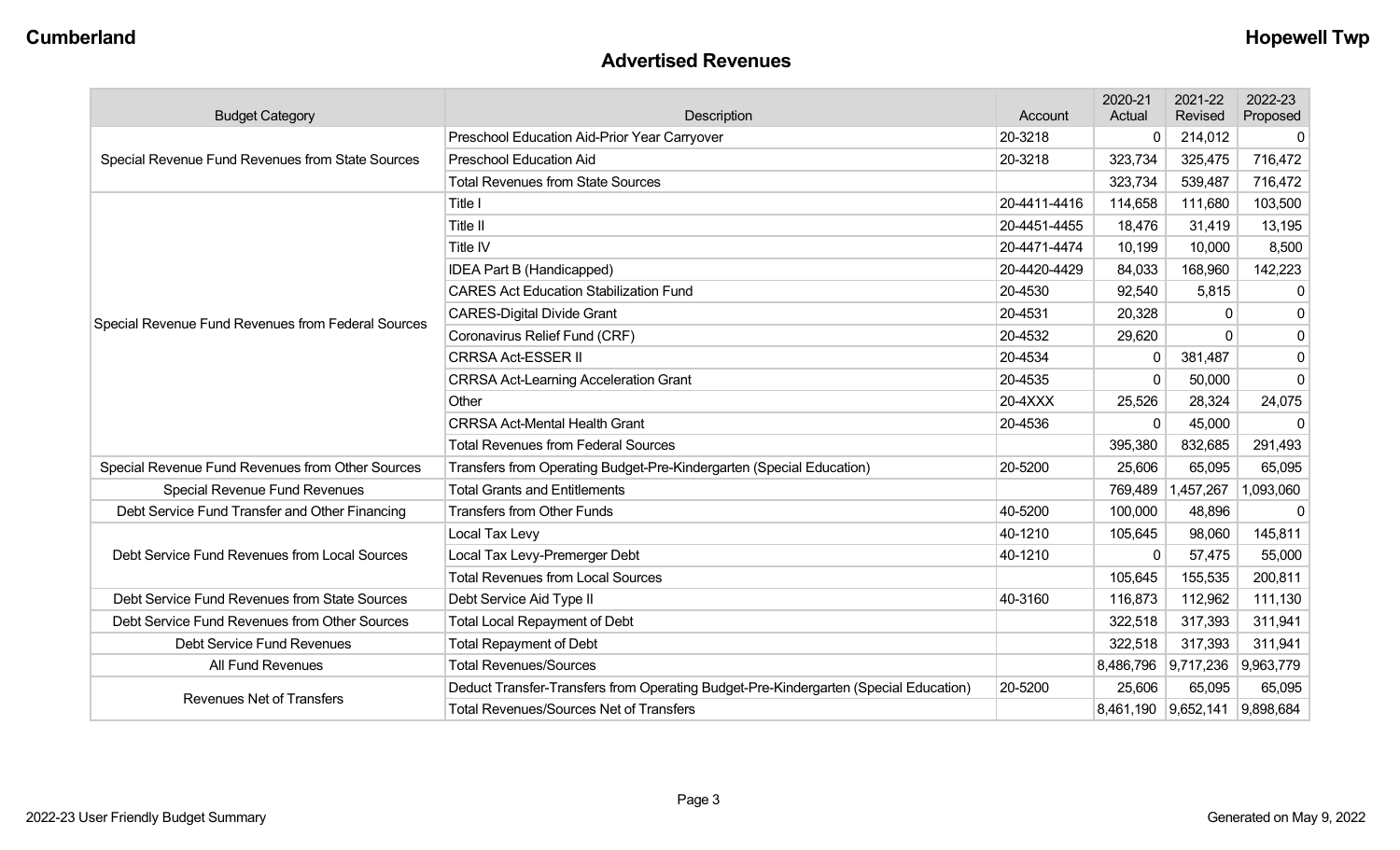# **Advertised Appropriations**

| <b>Budget Category</b>                               | <b>Description</b>                                                      | Account        | 2020-21<br>Actual   | 2021-22<br>Revised | 2022-23<br>Proposed |
|------------------------------------------------------|-------------------------------------------------------------------------|----------------|---------------------|--------------------|---------------------|
|                                                      | Regular Programs-Instruction                                            | 11-1XX-100-XXX | 2,444,717           | 2,573,440          | 2,777,682           |
|                                                      | <b>Special Education-Instruction</b>                                    | 11-2XX-100-XXX | 693,793             | 829,578            | 718,867             |
|                                                      | <b>Basic Skills/Remedial-Instruction</b>                                | 11-230-100-XXX | 50,504              | 43,954             | 70,559              |
| General Fund Current Expenses for Instruction        | <b>Bilingual Education-Instruction</b>                                  | 11-240-100-XXX | 267                 | $\Omega$           | $\mathbf 0$         |
|                                                      | School-Sponsored Cocurricular or Extracurricular Activities-Instruction | 11-401-100-XXX | 5,207               | 40,000             | 42,000              |
|                                                      | School-Sponsored Athletics-Instruction                                  | 11-402-100-XXX | 33,862              | 21,852             | 72,159              |
|                                                      | Undistributed Expenditures-Instruction (Tuition)                        | 11-000-100-XXX | 0                   | $\Omega$           | 137,055             |
|                                                      | Undistributed Expenditures-Attendance and Social Work                   | 11-000-211-XXX | 2,432               | 2,517              | 2,548               |
|                                                      | Undistributed Expenditures-Health Services                              | 11-000-213-XXX | 85,900              | 95,010             | 97,481              |
|                                                      | Undistributed Expenditures-Speech, OT, PT and Related Services          | 11-000-216-XXX | 187,111             | 172,737            | 176,001             |
|                                                      | Undistributed Expenditures-Guidance                                     | 11-000-218-XXX | 65,542              | 72,868             | 76,020              |
|                                                      | Undistributed Expenditures-Child Study Teams                            | 11-000-219-XXX | 319,970             | 333,687            | 361,307             |
|                                                      | Undistributed Expenditures-Improvement of Instruction Services          | 11-000-221-XXX | 115,536             | 122,698            | 93,902              |
| General Fund Current Expenses for Support Services   | Undistributed Expenditures-Education Media Services/Library             | 11-000-222-XXX | 116,120             | 73,946             | 109,058             |
|                                                      | Undistributed Expenditures-Support Services-General Administration      | 11-000-230-XXX | 250,860             | 211,062            | 214,487             |
|                                                      | Undistributed Expenditures-Support Services-School Administration       | 11-000-240-XXX | 128,342             | 186,954            | 191,659             |
|                                                      | <b>Undistributed Expenditures-Central Services</b>                      | 11-000-251-XXX | 233,863             | 209,827            | 206,664             |
|                                                      | Undistributed Expenditures-Administrative InformationTechnology         | 11-000-252-XXX | 22,305              | 51,806             | 50,246              |
|                                                      | Undistributed Expenditures-Operation and Maintenance of Plant Services  | 11-000-26X-XXX | 738,138             | 873,755            | 939,401             |
|                                                      | Undistributed Expenditures-Student Transportation Services              | 11-000-270-XXX | 396,790             | 500,883            | 545,509             |
|                                                      | Personal Services-Employee Benefits                                     | 11-XXX-XXX-2XX | 1,065,892           | 1,097,573          | 1,180,430           |
|                                                      | <b>Total Undistributed Expenditures</b>                                 |                | 3,728,801           | 4,005,323          | 4,381,768           |
| General Fund Current Expenses for Increased Reserves | Interest Earned on Maintenance Reserve                                  | 10-606         | 1,082               | 250                | 250                 |
|                                                      | Increase In Maintenance Reserve                                         | 10-606         | 932                 | $\Omega$           | $\mathbf 0$         |
| <b>General Fund Current Expenses</b>                 | <b>Total General Current Expense</b>                                    |                | 6,959,165 7,514,397 |                    | 8,063,285           |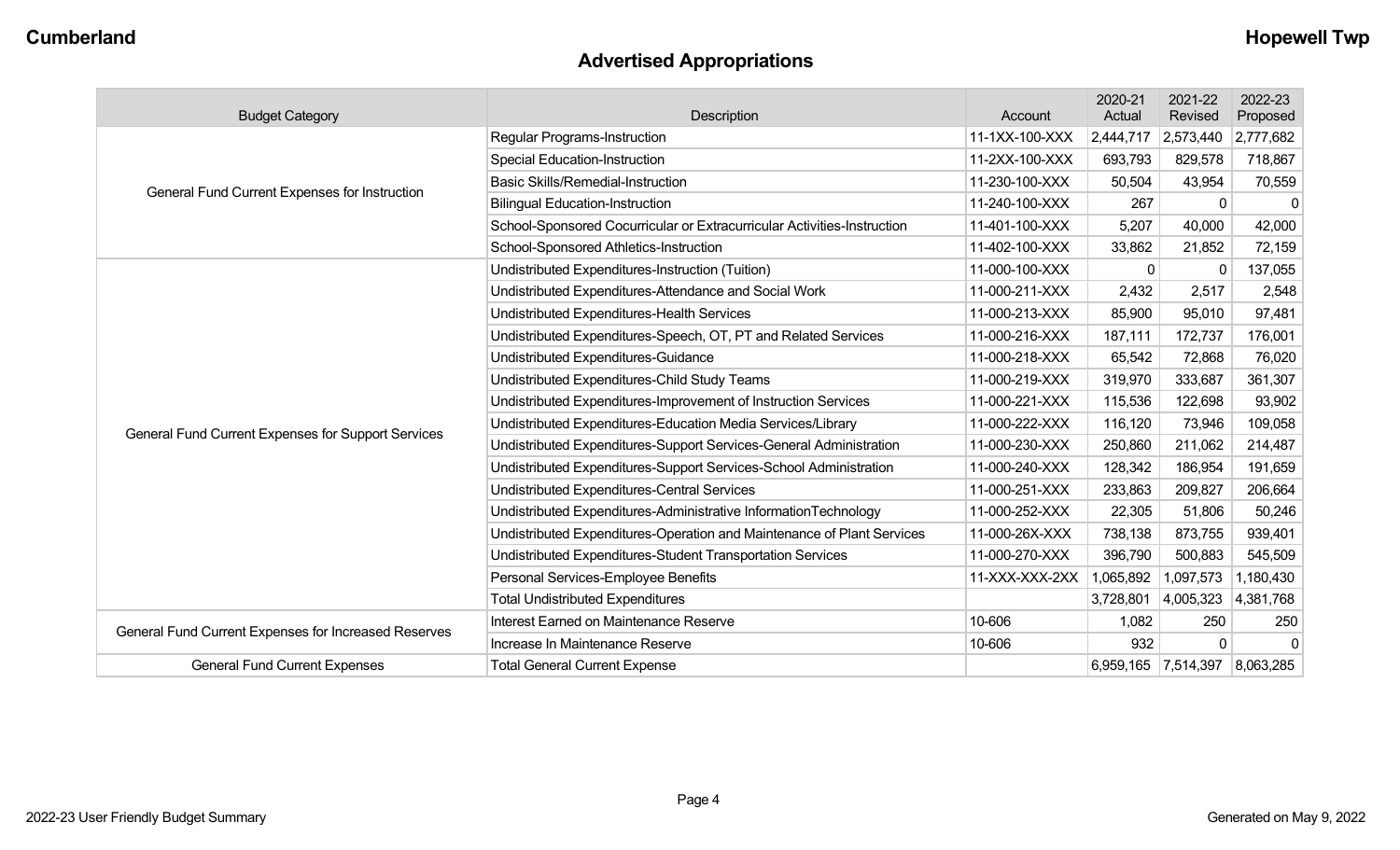# **Advertised Appropriations**

| <b>Budget Category</b>                                    | Description                                             | Account        | 2020-21<br>Actual | 2021-22<br>Revised | 2022-23<br>Proposed |
|-----------------------------------------------------------|---------------------------------------------------------|----------------|-------------------|--------------------|---------------------|
|                                                           | Equipment                                               | 12-XXX-XXX-730 | 153,015           | 49,773             | 21,000              |
|                                                           | <b>Facilities Acquisition and Construction Services</b> | 12-000-400-XXX | 29,512            | 317,182            | 17,182              |
|                                                           | Capital Reserve-Transfer to Capital Projects            | 12-000-400-931 | 0                 | $\Omega$           | 361,000             |
| Capital Outlay                                            | Increase In Capital Reserve                             | 10-604         | 200,000           | $\Omega$           | 0                   |
|                                                           | Interest Deposit to Capital Reserve                     | 10-604         | 75                | 250                | 250                 |
|                                                           | <b>Total Capital Outlay</b>                             |                | 382,602           | 367,205            | 399,432             |
|                                                           | <b>Transfer of Funds to Charter Schools</b>             | 10-000-100-56X | 53,022            | 60,974             | 96,061              |
| General Fund Expenses and Transfers                       | <b>General Fund Grand Total</b>                         |                | 7,394,789         | 7,942,576          | 8,558,778           |
|                                                           | <b>Preschool Education Aid Instruction</b>              | 20-218-100-XXX | 176,750           | 283,493            | 443,059             |
|                                                           | <b>Support Services</b>                                 | 20-218-200-XXX | 172,590           | 271,089            | 288,508             |
| Special Revenue Fund Expenses for Preschool Education Aid | <b>Facility Acquisition and Construction Services</b>   | 20-218-400-XXX | $\Omega$          | 50,000             | 50,000              |
|                                                           | <b>Total Preschool Education Aid</b>                    | 20-218-XXX-XXX | 349,340           | 604,582            | 781,567             |
| Special Revenue Fund Expenses for State Projects          | <b>Total State Projects</b>                             | 20-XXX-XXX-XXX | 349,340           | 604,582            | 781,567             |
|                                                           | Title I                                                 | 20-XXX-XXX-XXX | 114,658           | 111,680            | 103,500             |
|                                                           | Title II                                                | 20-XXX-XXX-XXX | 18,476            | 31,419             | 13,195              |
|                                                           | Title IV                                                | 20-XXX-XXX-XXX | 10,199            | 10,000             | 8,500               |
|                                                           | IDEA Part B (Handicapped)                               | 20-XXX-XXX-XXX | 84,033            | 168,960            | 142,223             |
|                                                           | <b>CARES Act Education Stabilization Fund</b>           | 20-477-XXX-XXX | 92,540            | 5,815              | $\mathbf 0$         |
|                                                           | Other                                                   | 20-XXX-XXX-XXX | 25,526            | 28,324             | 24,075              |
| Special Revenue Fund Expenses for Federal Projects        | Bridging the Digital Divide Program                     | 20-478-XXX-XXX | 20,328            | $\Omega$           | 0                   |
|                                                           | Coronavirus Relief Fund (CRF) Grant Program             | 20-479-XXX-XXX | 29,620            | $\Omega$           | $\mathbf 0$         |
|                                                           | CRRSA Act-ESSER II Grant Program                        | 20-483-xxx-xxx | 0                 | 381,487            | $\mathbf 0$         |
|                                                           | <b>CRRSA Act-Learning Acceleration Grant Program</b>    | 20-484-xxx-xxx | $\mathbf{0}$      | 50,000             | $\mathbf 0$         |
|                                                           | <b>CRRSA Act-Mental Health Grant Program</b>            | 20-485-xxx-xxx | 0                 | 45,000             | $\mathbf 0$         |
|                                                           | <b>Total Federal Projects</b>                           | 20-XXX-XXX-XXX | 395,380           | 832,685            | 291,493             |
| <b>Special Revenue Fund Expenses</b>                      | <b>Total Special Revenue Funds</b>                      |                | 769,489           | 1,457,267          | 1,093,060           |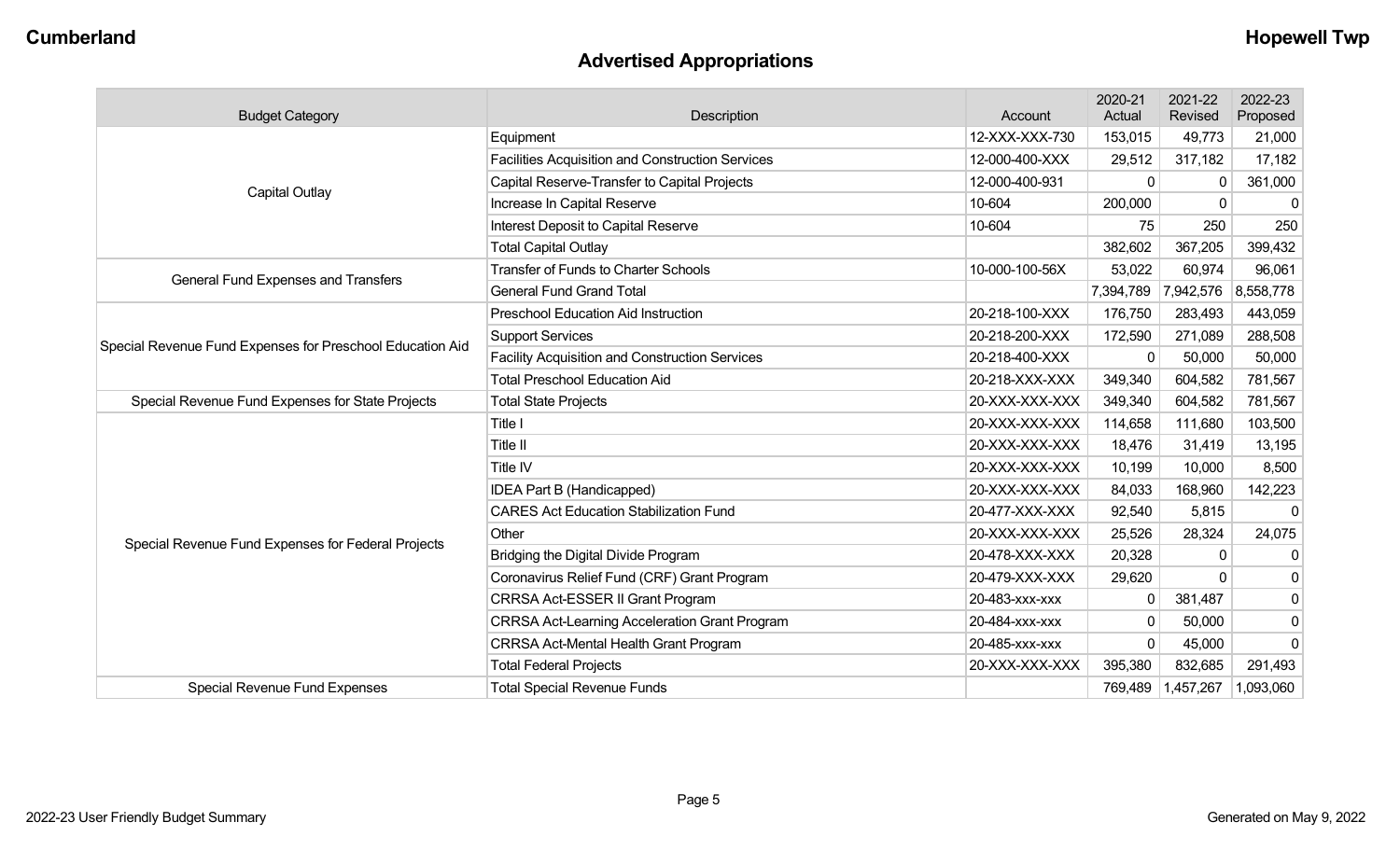# **Advertised Appropriations**

| <b>Budget Category</b>           | Description                                                               | Account        | 2020-21<br>Actual   | 2021-22<br>Revised  | 2022-23<br>Proposed |
|----------------------------------|---------------------------------------------------------------------------|----------------|---------------------|---------------------|---------------------|
| Debt Service Fund Expenses       | <b>Total Regular Debt Service</b>                                         | 40-701-510-XXX | 322,518             | 317,393             | 311,941             |
|                                  | <b>Total Debt Service Funds</b>                                           |                | 322,518             | 317,393             | 311,941             |
| All Fund Expenses                | <b>Total Expenditures/Appropriations</b>                                  |                |                     | 8,486,796 9,717,236 | 9,963,779           |
|                                  | Deduct Transfer-Local Contribution-Transfer To Special Revenues-Inclusion | 11-105-100-936 | 25,606              | 65,095              | 65,095              |
| <b>Expenses Net of Transfers</b> | Total Expenditures Net of Transfers                                       |                | 8,461,190 9,652,141 |                     | 9,898,684           |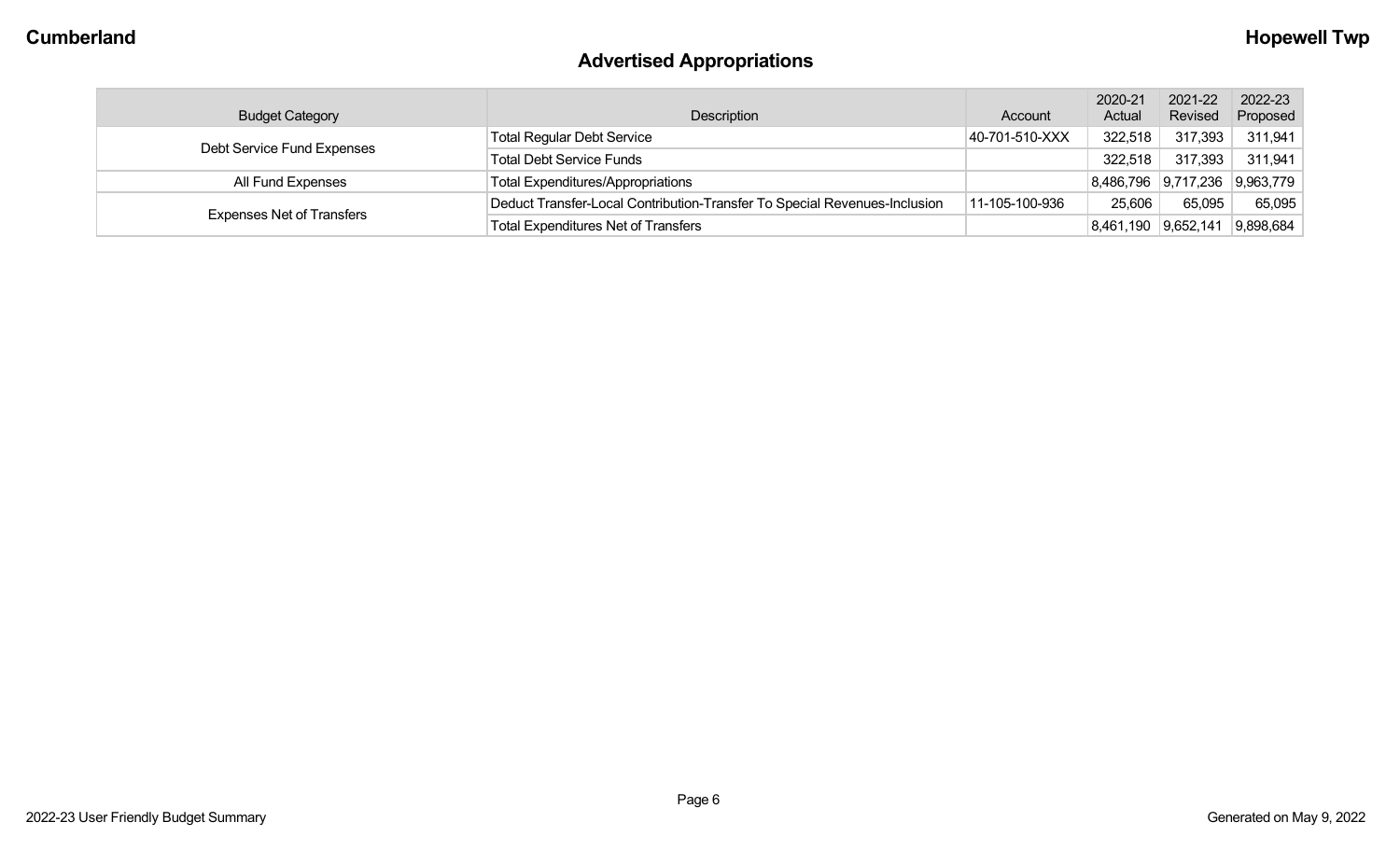# **Advertised Recapitulation of Balances**

| <b>Fund Balance Category</b>                   | <b>Budget Category</b>                                           | Audited<br><b>Balance</b><br>06/30/2020 | Audited<br><b>Balance</b><br>06/30/2021 | Estimated<br><b>Balance</b><br>06/30/2022 | Estimated<br><b>Balance</b><br>06/30/2023 |
|------------------------------------------------|------------------------------------------------------------------|-----------------------------------------|-----------------------------------------|-------------------------------------------|-------------------------------------------|
| Unrestricted                                   | <b>General Operating Budget</b>                                  | 253,190                                 | 387,754                                 | 320,788                                   | 316,596                                   |
|                                                | Repayment of Debt                                                | 0                                       |                                         |                                           |                                           |
|                                                | Capital Reserve                                                  | 461,730                                 | 661,805                                 | 362,055                                   | 1,305                                     |
|                                                | <b>Adult Education Programs</b>                                  | 0                                       |                                         |                                           | 0                                         |
|                                                | Maintenance Reserve                                              | 499,568                                 | 477,477                                 | 377,727                                   | 277,977                                   |
|                                                | Legal Reserve                                                    | 576,202                                 | 589,996                                 | 561,962                                   |                                           |
| <b>Restricted for General Operating Budget</b> | Unemployment Fund                                                | 197,878                                 | 202,695                                 | 202,695                                   | 202,695                                   |
|                                                | Tuition Reserve                                                  | 0                                       |                                         |                                           | 0                                         |
|                                                | <b>Current Expense Emergency Reserve</b>                         | 0                                       | 0                                       | 0                                         |                                           |
|                                                | Impact Aid Reserve for General Expenses (Sections 8002 and 8003) | 0                                       | $\Omega$                                | $\Omega$                                  | 0                                         |
|                                                | Impact Aid Reserve for Capital Expenses (Sections 8007 and 8008) | 0                                       |                                         |                                           | 0                                         |
|                                                | <b>Student Activity Fund</b>                                     | 28,296                                  | 29,264                                  | 29,264                                    | 29,264                                    |
| Restricted for Special Revenue Fund            | Scholarship Fund                                                 | 0                                       |                                         |                                           |                                           |
| Restricted for Repayment of Debt               | Restricted for Repayment of Debt                                 | 0                                       |                                         |                                           | 0                                         |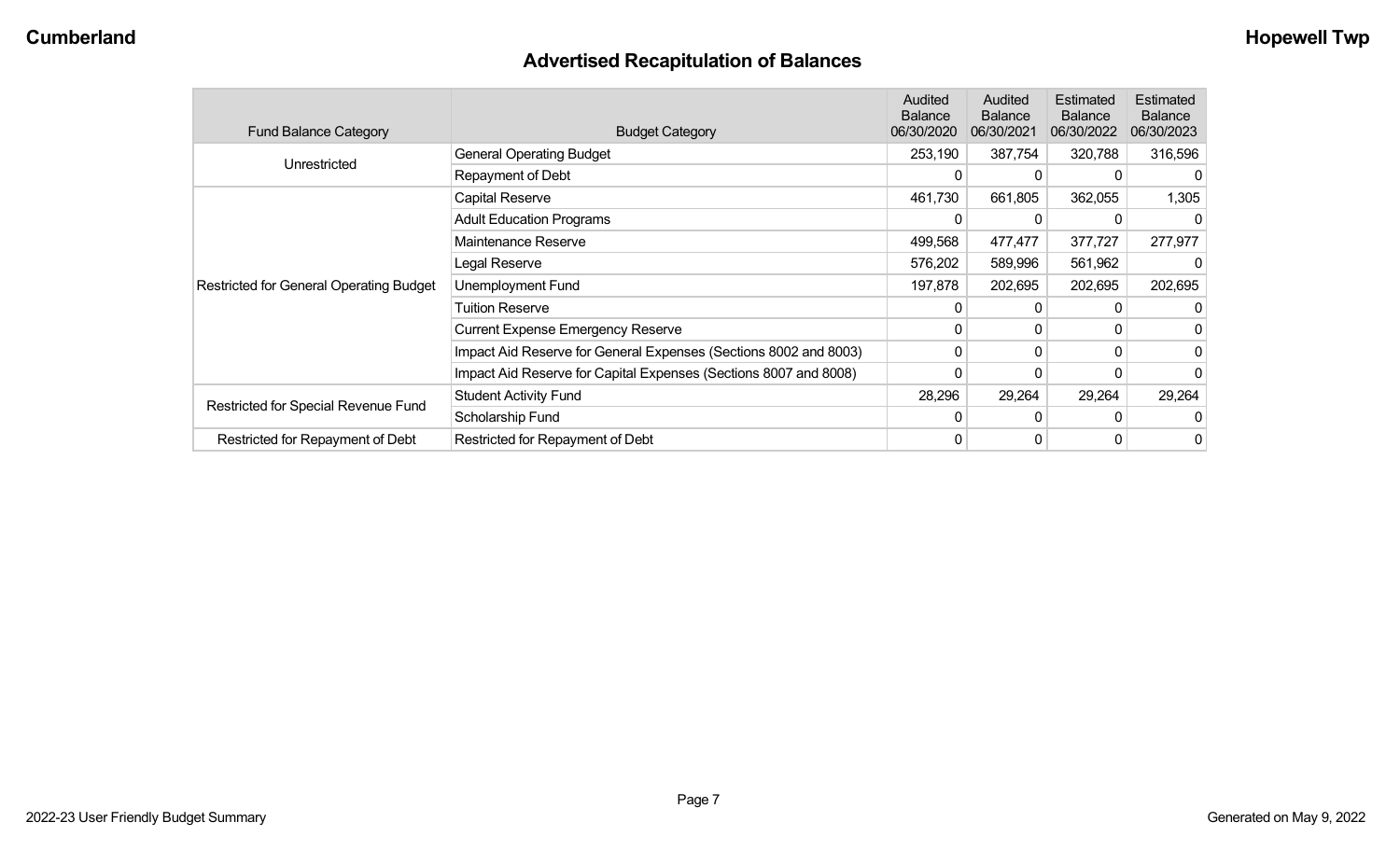#### **Advertised Per Pupil Cost Calculations**

| Per Pupil Cost Calculations                       | 2019-20<br><b>Actual Costs</b> | 2020-21<br><b>Actual Costs</b> | 2021-22<br><b>Original Budget</b> | 2021-22<br><b>Revised Budget</b> | 2022-23<br><b>Proposed Budget</b> |
|---------------------------------------------------|--------------------------------|--------------------------------|-----------------------------------|----------------------------------|-----------------------------------|
| <b>Total Budgetary Comparative Per Pupil Cost</b> | \$13,405                       | \$14,027                       | \$14,748                          | \$15,502                         | \$16,126                          |
| <b>Total Classroom Instruction</b>                | \$8,224                        | \$8,463                        | \$8,948                           | \$9,325                          | \$9,737                           |
| <b>Classroom-Salaries and Benefits</b>            | \$7,626                        | \$7,858                        | \$8,482                           | \$8,940                          | \$9,058                           |
| Classroom-General Supplies and Textbooks          | \$494                          | \$576                          | \$422                             | \$327                            | \$544                             |
| <b>Classroom-Purchased Services</b>               | \$104                          | \$29                           | \$44                              | \$59                             | \$135                             |
| <b>Total Support Services</b>                     | \$2,147                        | \$2,412                        | \$2,379                           | \$2,519                          | \$2,554                           |
| Support Services-Salaries and Benefits            | \$1,833                        | \$1,938                        | \$1,979                           | \$2,104                          | \$2,050                           |
| <b>Total Administrative Costs</b>                 | \$1,239                        | \$1,427                        | \$1,383                           | \$1,575                          | \$1,545                           |
| <b>Administration Salaries and Benefits</b>       | \$866                          | \$955                          | \$928                             | \$1,081                          | \$1,067                           |
| Total Operations and Maintenance of Plant         | \$1,597                        | \$1,625                        | \$1,884                           | \$1,923                          | \$2,003                           |
| Operations and Maintenance-Salaries and Benefits  | \$512                          | \$547                          | \$584                             | \$601                            | \$595                             |
| <b>Board Contribution to Food Services</b>        | \$0                            | \$0                            | \$0                               | \$0                              | \$0                               |
| <b>Total Extracurricular Costs</b>                | \$198                          | \$101                          | \$154                             | \$159                            | \$287                             |
| <b>Total Equipment Costs</b>                      | \$209                          | \$313                          | \$0                               | \$206                            | \$142                             |
| Legal Costs                                       | \$89                           | \$112                          | \$100                             | \$103                            | \$94                              |
| Employee Benefits as a percentage of salaries*    | 25.47%                         | 26.01%                         | 24.57%                            | 24.38%                           | 25.34%                            |

\*Does not include pension and social security paid by the State on-behalf of the district.

\*\*Federal and State funds in the blended resource school-based budgets.

The information presented in columns 1 through 3 as well as the related descriptions of the per pupil cost calculations are contained in the Taxpayers' Guide to Education Spending and can be found on the Department of Education's Internet website: http://www.state.nj.us/education/guide/. This publication is also available in the board office and public libraries. The same calculations were performed using the 2021-22 revised appropriations and the 2022-23 budgeted appropriations presented in this advertised budget. Total Budgetary Comparative Per Pupil Cost is defined as current expense exclusive of tuition expenditures, transportation, residential costs, and judgments against the school district. For all years it also includes the restricted entitlement aids. With the exception of Total Equipment Cost, each of the other per pupil cost calculations presented is a component of the total comparative per pupil cost, although all components are not shown.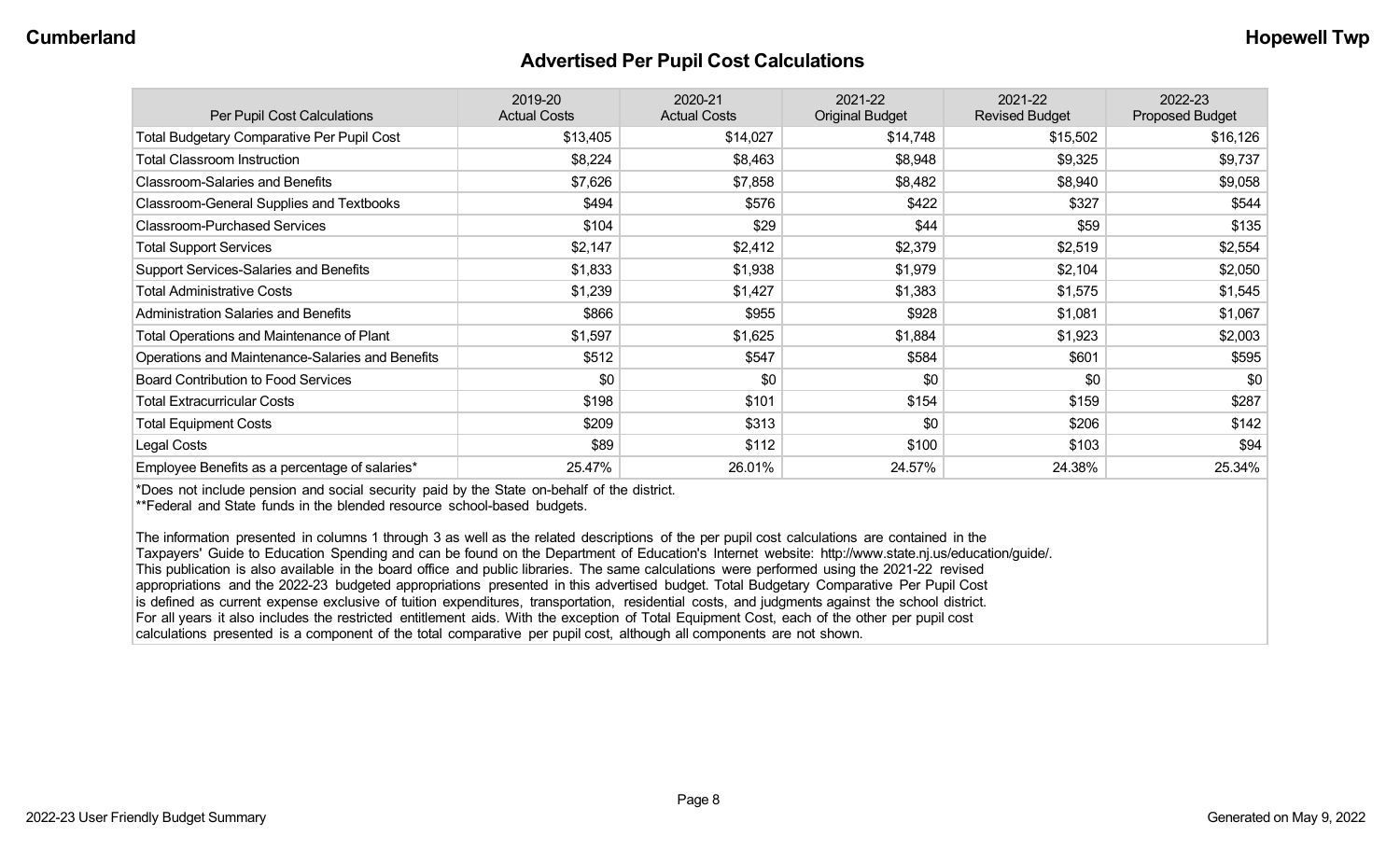# **Unusual Revenues and Appropriations**

| Line<br><b>Number</b> | Source                     | Amount | Explanation                                      |
|-----------------------|----------------------------|--------|--------------------------------------------------|
| 140                   | <b>Parent Paid Tuition</b> | 33.943 | Parent paid tuition for students not in district |
| 300                   | <b>SRECS</b>               |        | 61,707   SRECS from solar                        |
|                       | Interest on Investments    |        | 10,000   Interest on investments                 |
| 630                   | <b>Maint Reserve</b>       |        | 100,000   HVAC unit repairs                      |
| 825                   | <b>REAP</b> funds          |        | $24,075$ REAP funds                              |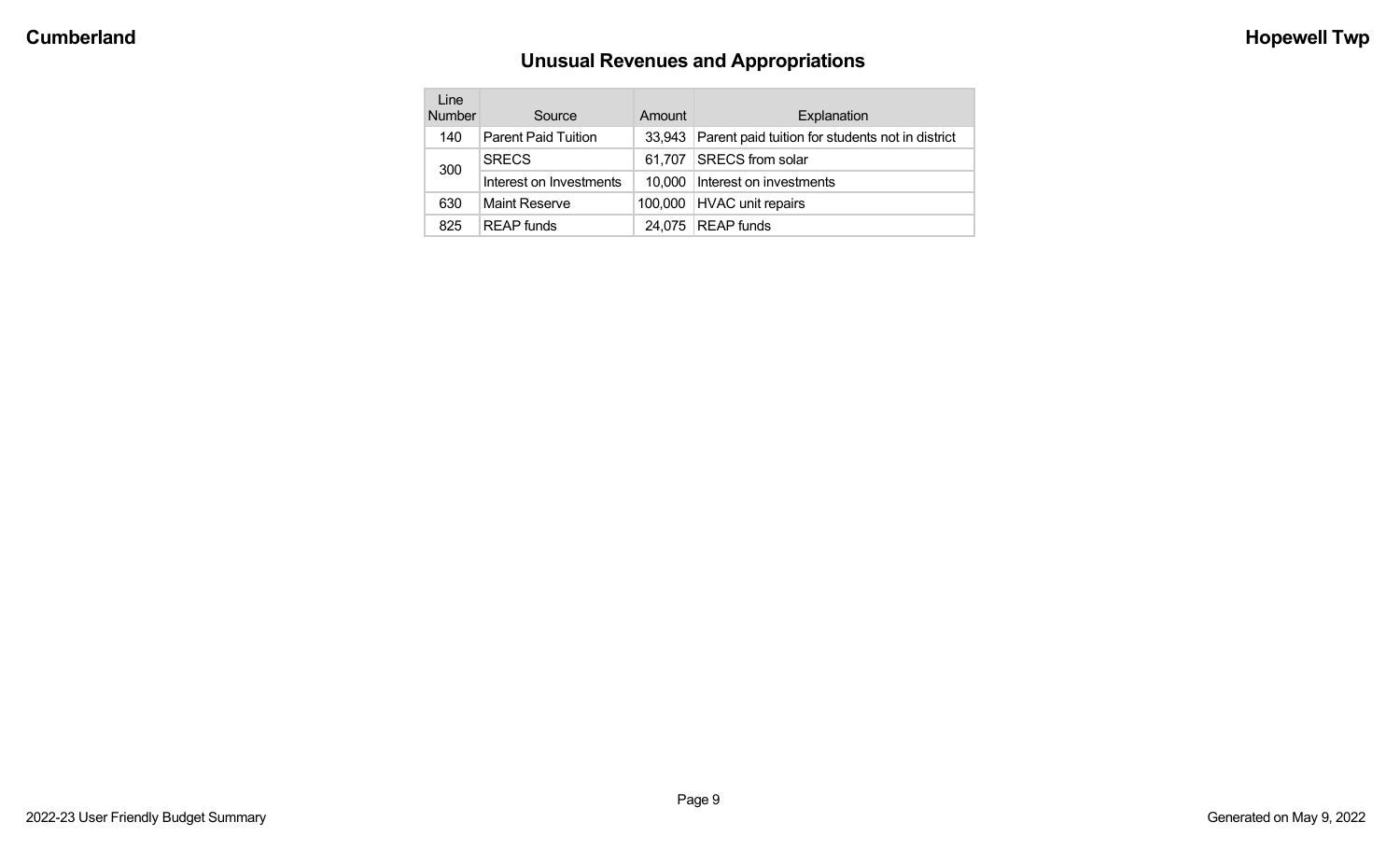# **Shared Services**

| <b>Shared Service Category Type</b>            | <b>Shared Service Category Description</b>                                                       | Amount<br>Saved<br>(Optional) |
|------------------------------------------------|--------------------------------------------------------------------------------------------------|-------------------------------|
| Professional Staff Development                 | Provide Professional Development for staff and include other districts to help off set cost      | $\Omega$                      |
| Recycling                                      | Participates with Cumberland County Improvement Authority                                        | $\Omega$                      |
| Staffing - Other                               | Participates in shared services with Deerfield to proved LDTC and CST Supervisor services        | $\Omega$                      |
| <b>Technology Services</b>                     | Participates in shared services with Cumberland Regional High School for IT services             | $\Omega$                      |
|                                                | Participates in the Cumberland County Educational Cooperative for Special Education and Homeless | $\Omega$                      |
| <b>Transportation Services, including Fuel</b> | Participates in the Upper Deerfield Jointure Pupil Transportation for Regular Transportation     | 0                             |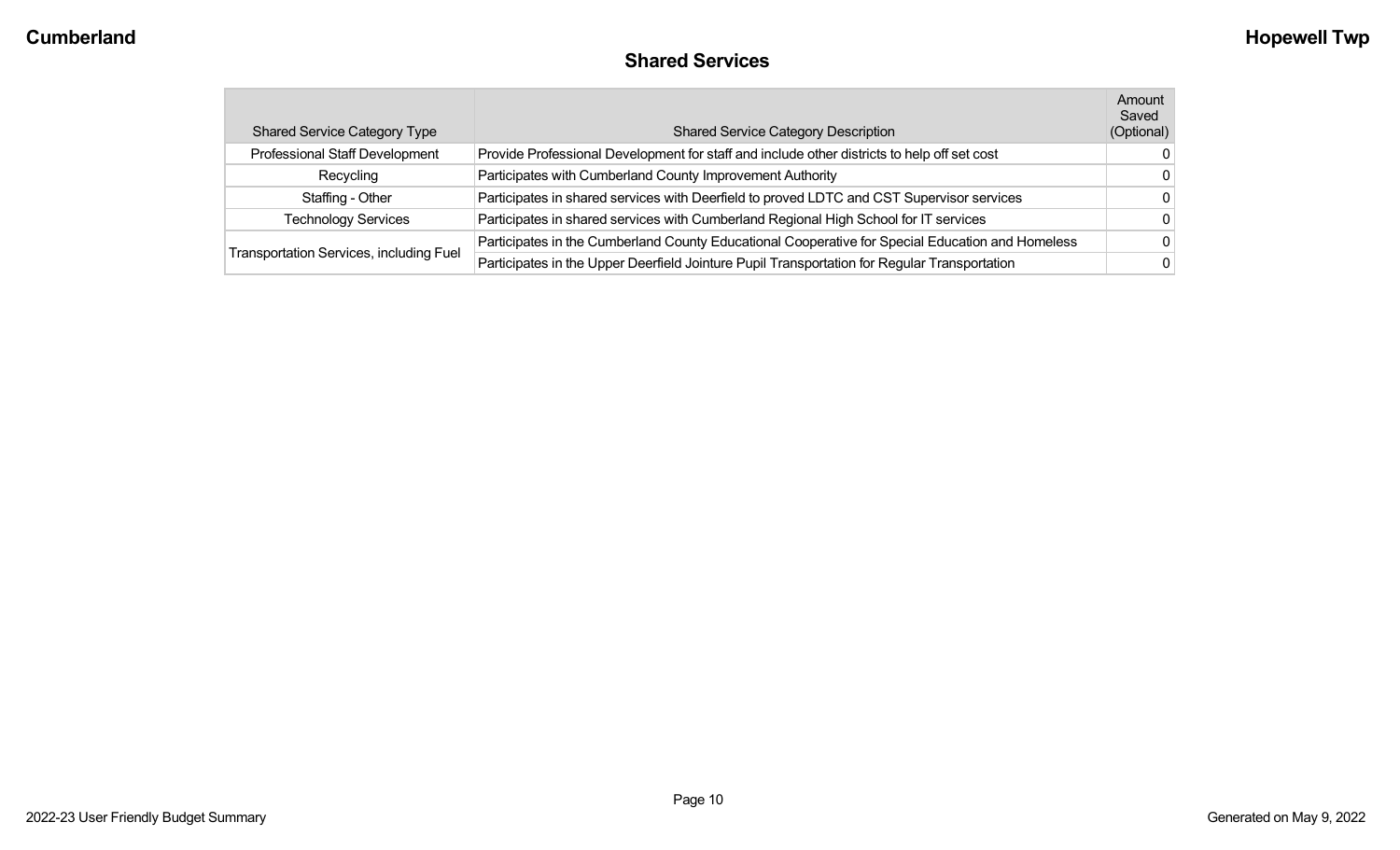#### **Estimated Tax Rates**

| Municipality | Category                                                                                                           | Amount      |
|--------------|--------------------------------------------------------------------------------------------------------------------|-------------|
|              | (A) General Fund School Levy                                                                                       | 3,421,749   |
|              | (D) Total School Levy                                                                                              | 3,609,599   |
|              | (B) Estimated Net Taxable Valuation (as of 10/01/21)                                                               | 307,049,361 |
| Hopewell Twp | (H) Estimated Equalized Valuation (as of 10/01/21)                                                                 | 325,737,923 |
|              | (C) Estimated 2022-23 General Fund School Tax Rate, Without Repayment of Debt or Adjustments=100x(A)/(B)           | 1.1144      |
|              | (F) Estimated 2022-23 Total School Tax Rate, With Repayment of Debt and Adjustments=100x(D)/(B)                    | 1.1756      |
|              | (I) Estimated 2022-23 Equalized General Fund School Tax Rate, Without Repayment of Debt or Adjustments=100x(A)/(H) | 1.0505      |
|              | (L) Estimated 2022-23 Equalized Total School Tax Rate, With Repayment of Debt and Adjustments=100x(D)/(H)          | 1.1081      |
|              | (A) General Fund School Levy                                                                                       | 333,829     |
|              | (D) Total School Levy                                                                                              | 346,790     |
|              | (B) Estimated Net Taxable Valuation (as of 10/01/21)                                                               | 32,237,378  |
|              | (H) Estimated Equalized Valuation (as of 10/01/21)                                                                 | 37,764,630  |
| Shiloh Boro  | (C) Estimated 2022-23 General Fund School Tax Rate, Without Repayment of Debt or Adjustments=100x(A)/(B)           | 1.0355      |
|              | (F) Estimated 2022-23 Total School Tax Rate, With Repayment of Debt and Adjustments=100x(D)/(B)                    | 1.0757      |
|              | (I) Estimated 2022-23 Equalized General Fund School Tax Rate, Without Repayment of Debt or Adjustments=100x(A)/(H) | 0.8840      |
|              | (L) Estimated 2022-23 Equalized Total School Tax Rate, With Repayment of Debt and Adjustments=100x(D)/(H)          | 0.9183      |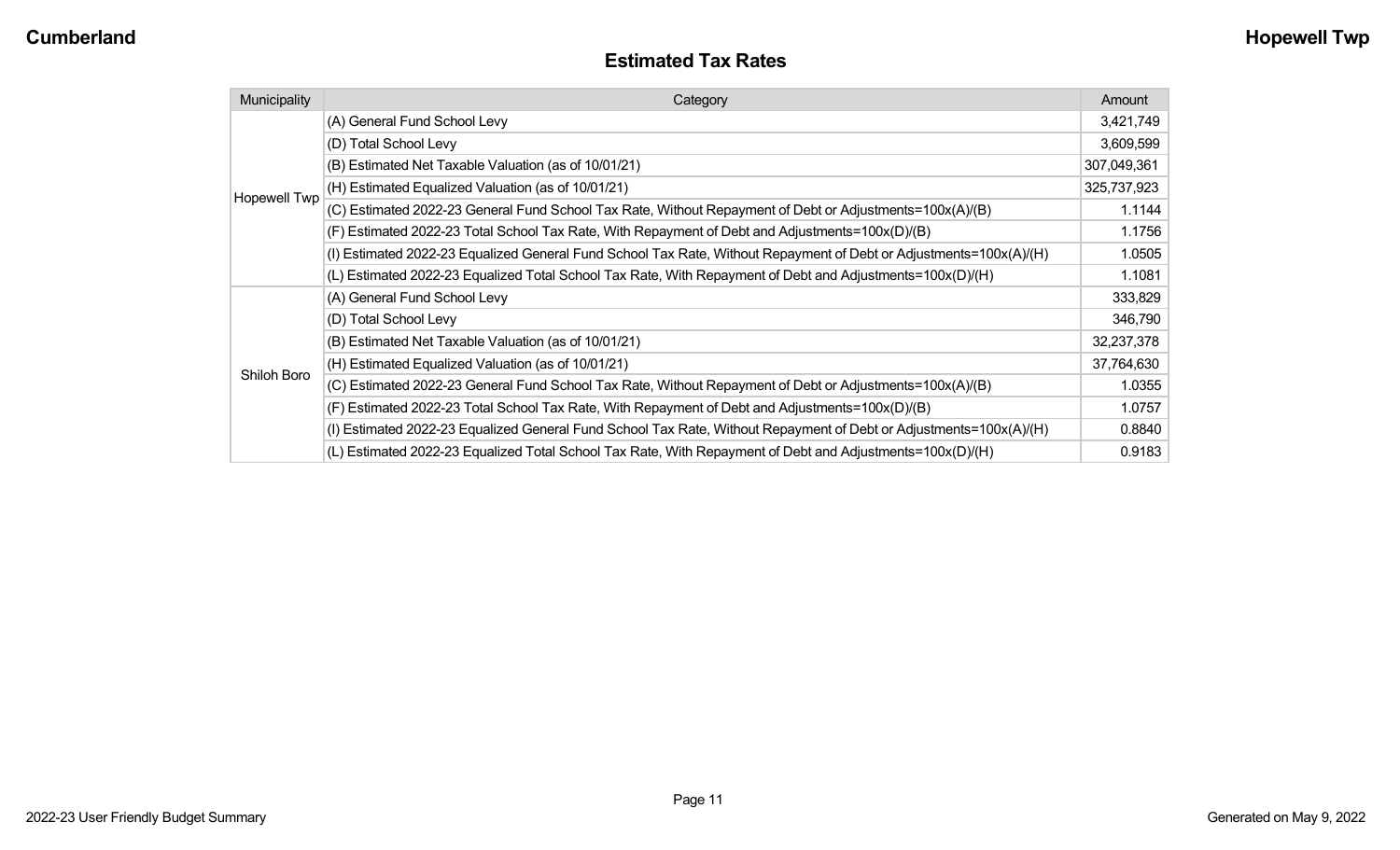| Name       | Category                                                                                  | Measure                                            |
|------------|-------------------------------------------------------------------------------------------|----------------------------------------------------|
|            | Job Title                                                                                 | <b>Vice Principal</b>                              |
|            | Job Title II                                                                              | <b>Curriculum Supervisor</b>                       |
|            | <b>Base Annual Salary Amount</b>                                                          | \$99,489                                           |
|            | Full-Time Equivalent (FTE)                                                                | 1.0                                                |
|            | Shared with Another District?                                                             | N                                                  |
|            | <b>Shared County</b>                                                                      | None Reported                                      |
|            | <b>Shared District</b>                                                                    | None Reported                                      |
|            | <b>Job Title Other District</b>                                                           | None Reported                                      |
|            | Member of Collective Bargaining Unit (CBU)?                                               | N                                                  |
|            | <b>Beginning Date of Contract</b>                                                         | 07/01/21                                           |
|            | <b>End Date of Contract</b>                                                               | 06/30/22                                           |
|            | <b>Contracted Number of Annual Work Days</b>                                              | 260                                                |
|            | <b>Contracted Number of Annual Vacation Days</b>                                          | 25                                                 |
|            | <b>Contracted Number of Annual Sick Days</b>                                              | 12                                                 |
| John Ogbin | Contracted Number of Annual Personal Days                                                 | 4                                                  |
|            | <b>Contracted Number of Annual Consulting Days</b>                                        | $\mathbf 0$                                        |
|            | Number of Other Contracted Non-Working Days                                               | $\mathbf 0$                                        |
|            | Description of Other Contracted Non-Working Days                                          | None Reported                                      |
|            | <b>Total Allowances Amount</b>                                                            | \$4,000                                            |
|            | <b>Total Bonuses Amount</b>                                                               | \$0                                                |
|            | <b>Total Stipends Amount</b>                                                              | \$0                                                |
|            | District Contributions Above Teacher Contract for Insurance (Health, Dental, Life, Other) | \$0                                                |
|            | District Contributions Above Teacher Contract for Retirement Plans                        | \$588                                              |
|            | <b>Total Contractual Post-Employment Benefit Amount</b>                                   | \$24,566                                           |
|            | Contractual Post-Employment Benefit Description of Payout of Sick days                    | sick day payout upon retirement only               |
|            | Contractual Post-Employment Benefit Description of Payout of Vacation days                | vacation day payout upon retirement or resignation |
|            | Contractual Post-Employment Benefit Description of Payout of Personal days                | no payout                                          |
|            | Contractual Post-Employment Benefit Description of Other Benefits 1                       | None Reported                                      |
|            | Contractual Post-Employment Benefit Description of Other Benefits 2                       | None Reported                                      |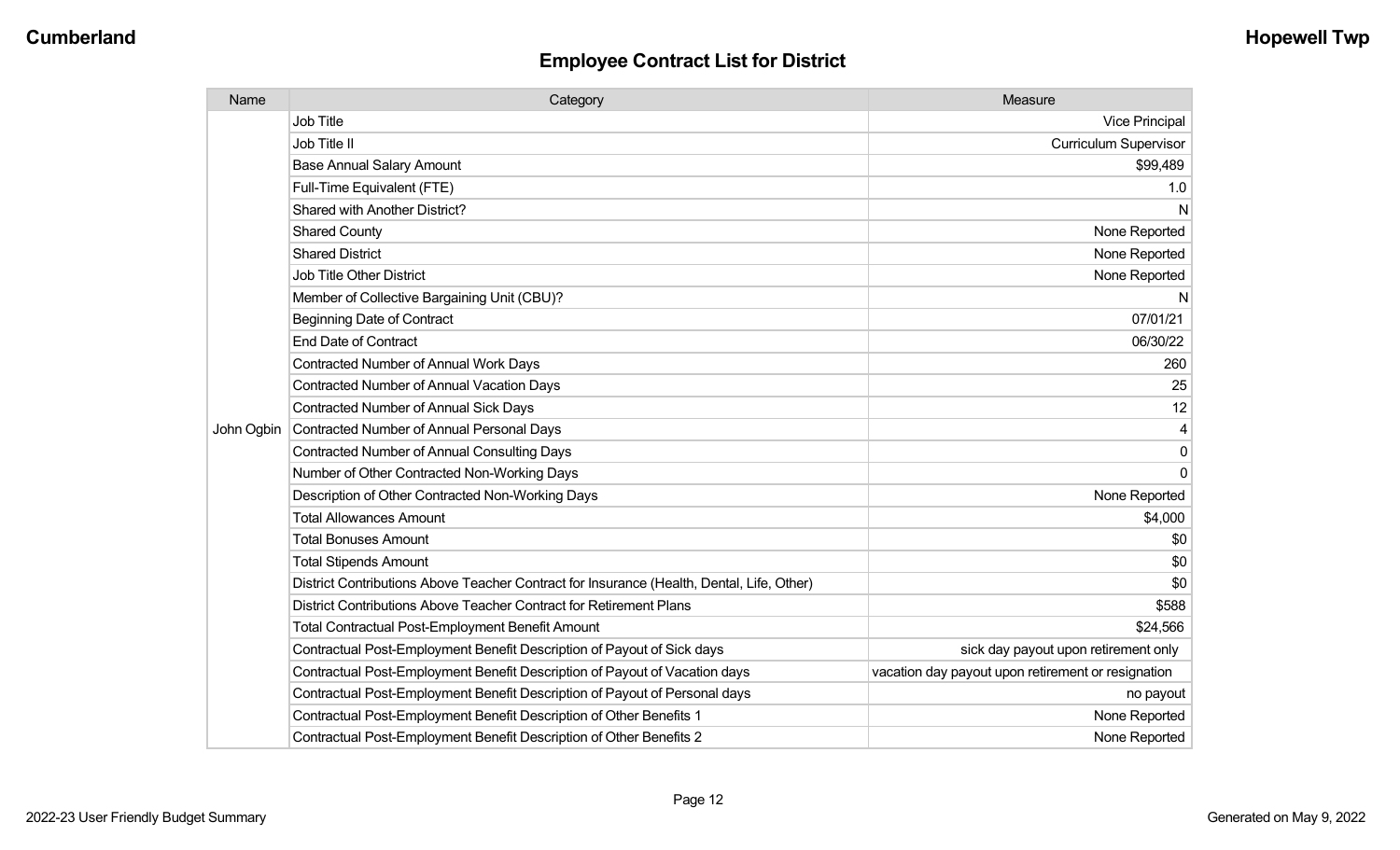| Name         | Category                                                                                 | Measure                                 |
|--------------|------------------------------------------------------------------------------------------|-----------------------------------------|
| John Ogbin   | Contractual Post-Employment Benefit Description of Other Benefits 3                      | None Reported                           |
|              | Total Other/In-Kind Remuneration Amount                                                  | \$0                                     |
|              | Description of Other/In-Kind Remuneration Annual Option to Buyback Sick Time in Cash     | None Reported                           |
|              | Description of Other/In-Kind Remuneration Annual Option to Buyback Vacation Time in Cash | None Reported                           |
|              | Description of Other/In-Kind Remuneration Annual Option to Buyback Personal Time in Cash | None Reported                           |
|              | Description of Other/In-Kind Remuneration Annual Option to Other Remuneration 1          | None Reported                           |
|              | Description of Other/In-Kind Remuneration Annual Option to Other Remuneration 2          | None Reported                           |
|              | Description of Other/In-Kind Remuneration Annual Option to Other Remuneration 3          | None Reported                           |
|              | <b>Additional Comment 1</b>                                                              | None Reported                           |
|              | <b>Additional Comment 2</b>                                                              | None Reported                           |
|              | <b>Additional Comment 3</b>                                                              | None Reported                           |
|              | Job Title                                                                                | Coordinator/Director/Manager/Supervisor |
|              | Job Title II                                                                             | Supervisor of Special Edu               |
|              | <b>Base Annual Salary Amount</b>                                                         | \$105,256                               |
|              | Full-Time Equivalent (FTE)                                                               | 1.0                                     |
|              | Shared with Another District?                                                            | Υ                                       |
|              | <b>Shared County</b>                                                                     | 11                                      |
|              | <b>Shared District</b>                                                                   | 1020                                    |
|              | Job Title Other District                                                                 | <b>CST Supervisior</b>                  |
| Kelli Manski | Member of Collective Bargaining Unit (CBU)?                                              | N                                       |
|              | <b>Beginning Date of Contract</b>                                                        | 07/01/21                                |
|              | <b>End Date of Contract</b>                                                              | 06/30/22                                |
|              | <b>Contracted Number of Annual Work Days</b>                                             | 260                                     |
|              | <b>Contracted Number of Annual Vacation Days</b>                                         | 25                                      |
|              | <b>Contracted Number of Annual Sick Days</b>                                             | 12                                      |
|              | <b>Contracted Number of Annual Personal Days</b>                                         | 4                                       |
|              | <b>Contracted Number of Annual Consulting Days</b>                                       | 0                                       |
|              | Number of Other Contracted Non-Working Days                                              | $\overline{0}$                          |
|              | Description of Other Contracted Non-Working Days                                         | None Reported                           |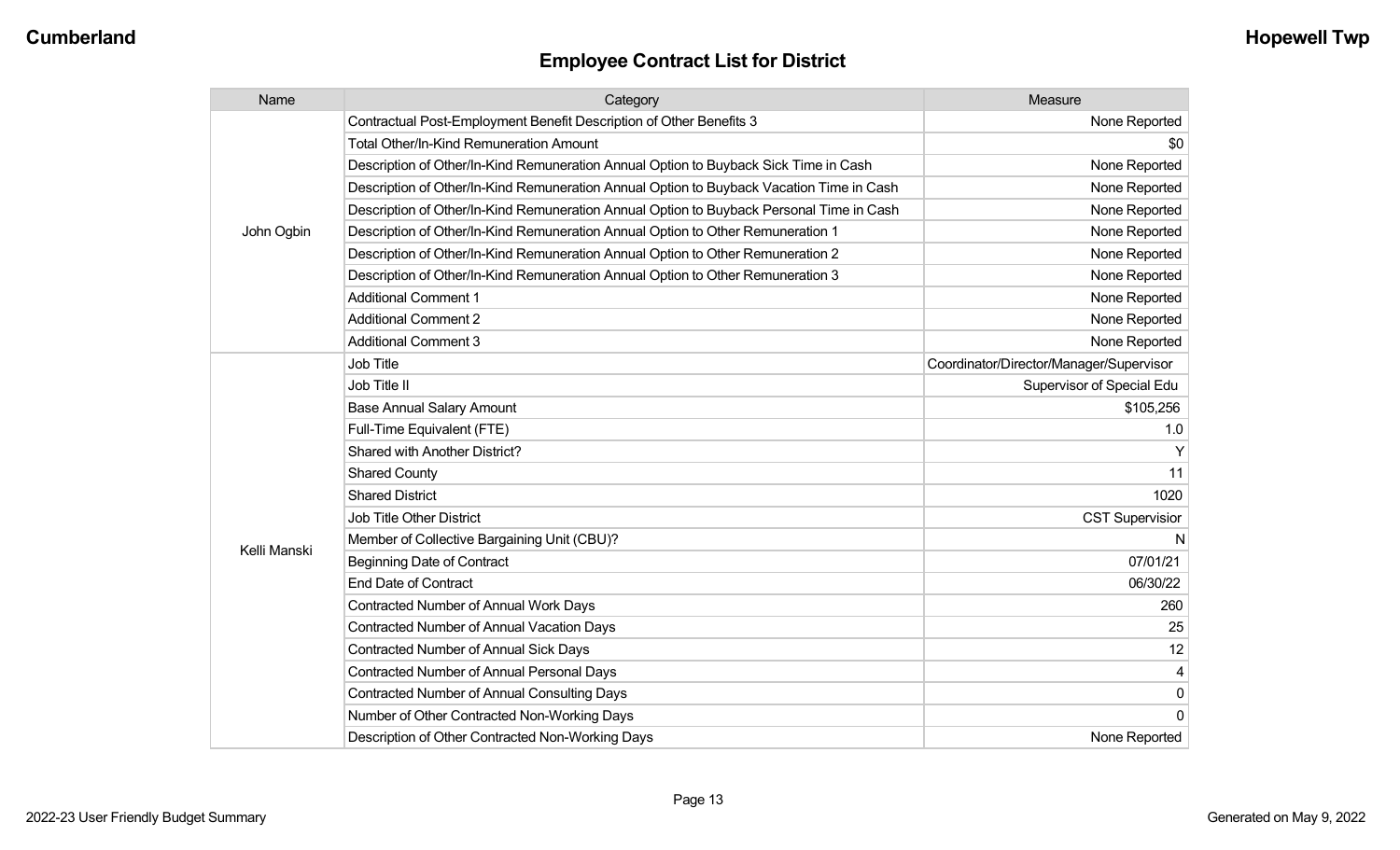| Name             | Category                                                                                  | Measure                               |
|------------------|-------------------------------------------------------------------------------------------|---------------------------------------|
|                  | <b>Total Allowances Amount</b>                                                            | \$6,000                               |
|                  | <b>Total Bonuses Amount</b>                                                               | \$0                                   |
|                  | <b>Total Stipends Amount</b>                                                              | \$0                                   |
|                  | District Contributions Above Teacher Contract for Insurance (Health, Dental, Life, Other) | \$0                                   |
|                  | District Contributions Above Teacher Contract for Retirement Plans                        | \$1,030                               |
|                  | <b>Total Contractual Post-Employment Benefit Amount</b>                                   | \$25,120                              |
|                  | Contractual Post-Employment Benefit Description of Payout of Sick days                    | payout upon retirement only           |
|                  | Contractual Post-Employment Benefit Description of Payout of Vacation days                | payout upon retirement or resignation |
|                  | Contractual Post-Employment Benefit Description of Payout of Personal days                | no payout                             |
|                  | Contractual Post-Employment Benefit Description of Other Benefits 1                       | None Reported                         |
| Kelli Manski     | Contractual Post-Employment Benefit Description of Other Benefits 2                       | None Reported                         |
|                  | Contractual Post-Employment Benefit Description of Other Benefits 3                       | None Reported                         |
|                  | Total Other/In-Kind Remuneration Amount                                                   | \$0                                   |
|                  | Description of Other/In-Kind Remuneration Annual Option to Buyback Sick Time in Cash      | None Reported                         |
|                  | Description of Other/In-Kind Remuneration Annual Option to Buyback Vacation Time in Cash  | None Reported                         |
|                  | Description of Other/In-Kind Remuneration Annual Option to Buyback Personal Time in Cash  | None Reported                         |
|                  | Description of Other/In-Kind Remuneration Annual Option to Other Remuneration 1           | None Reported                         |
|                  | Description of Other/In-Kind Remuneration Annual Option to Other Remuneration 2           | None Reported                         |
|                  | Description of Other/In-Kind Remuneration Annual Option to Other Remuneration 3           | None Reported                         |
|                  | <b>Additional Comment 1</b>                                                               | None Reported                         |
|                  | <b>Additional Comment 2</b>                                                               | None Reported                         |
|                  | <b>Additional Comment 3</b>                                                               | None Reported                         |
| Meghan Lammersen | Job Title                                                                                 | Superintendent                        |
|                  | Job Title II                                                                              | None Reported                         |
|                  | <b>Base Annual Salary Amount</b>                                                          | \$142,500                             |
|                  | Full-Time Equivalent (FTE)                                                                | 1.0                                   |
|                  | Shared with Another District?                                                             | N                                     |
|                  | <b>Shared County</b>                                                                      | None Reported                         |
|                  | <b>Shared District</b>                                                                    | None Reported                         |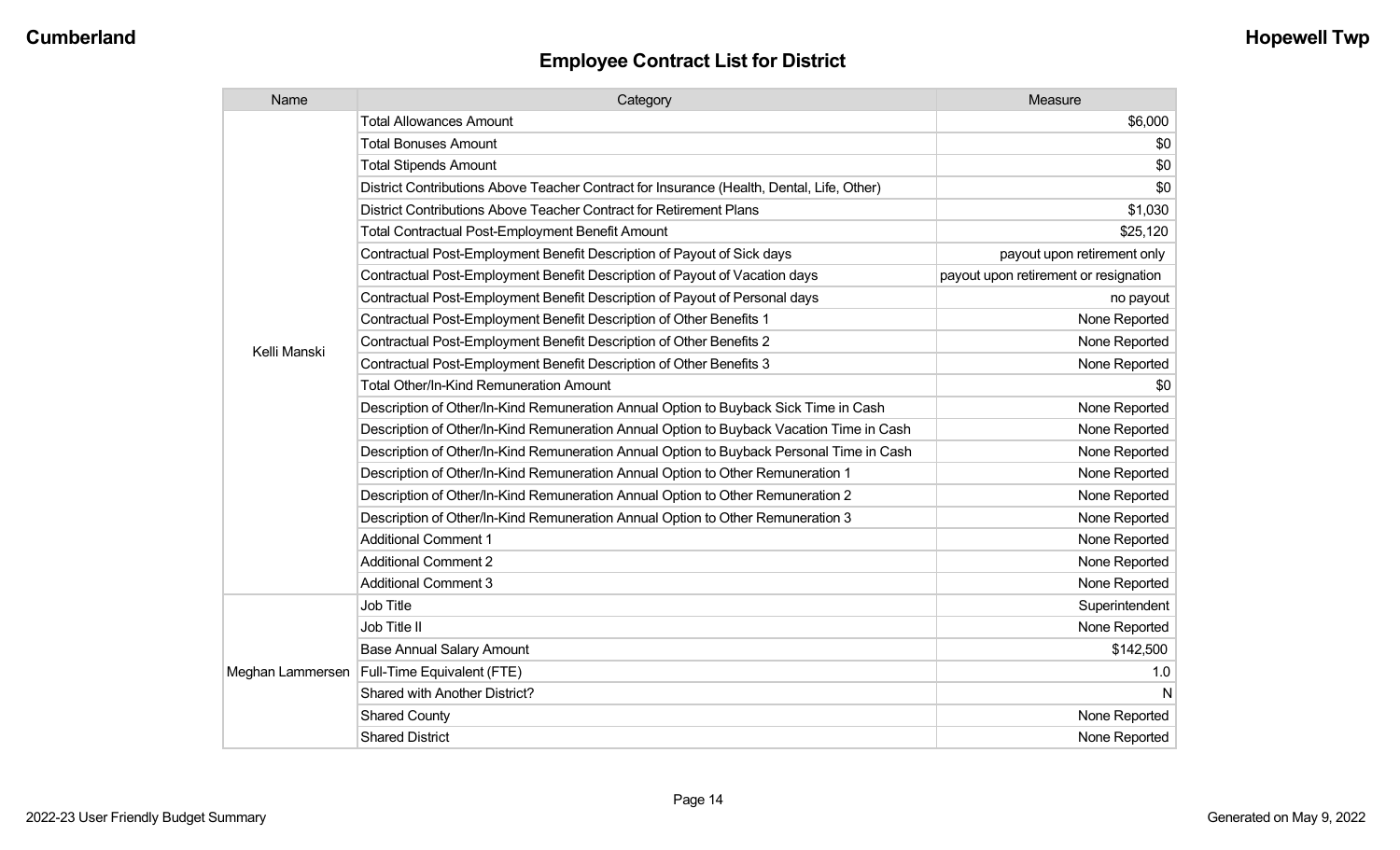| Name             | Category                                                                                  | Measure                               |
|------------------|-------------------------------------------------------------------------------------------|---------------------------------------|
|                  | <b>Job Title Other District</b>                                                           | None Reported                         |
|                  | Member of Collective Bargaining Unit (CBU)?                                               | N                                     |
|                  | <b>Beginning Date of Contract</b>                                                         | 07/01/21                              |
|                  | <b>End Date of Contract</b>                                                               | 06/30/26                              |
|                  | <b>Contracted Number of Annual Work Days</b>                                              | 260                                   |
|                  | <b>Contracted Number of Annual Vacation Days</b>                                          | 25                                    |
|                  | Contracted Number of Annual Sick Days                                                     | 12                                    |
|                  | Contracted Number of Annual Personal Days                                                 | $\overline{4}$                        |
|                  | <b>Contracted Number of Annual Consulting Days</b>                                        | $\overline{0}$                        |
|                  | Number of Other Contracted Non-Working Days                                               | $\overline{0}$                        |
|                  | Description of Other Contracted Non-Working Days                                          | None Reported                         |
|                  | <b>Total Allowances Amount</b>                                                            | \$4,500                               |
|                  | <b>Total Bonuses Amount</b>                                                               | \$0                                   |
|                  | <b>Total Stipends Amount</b>                                                              | \$0                                   |
| Meghan Lammersen | District Contributions Above Teacher Contract for Insurance (Health, Dental, Life, Other) | \$0                                   |
|                  | District Contributions Above Teacher Contract for Retirement Plans                        | \$3,879                               |
|                  | <b>Total Contractual Post-Employment Benefit Amount</b>                                   | \$28,701                              |
|                  | Contractual Post-Employment Benefit Description of Payout of Sick days                    | sick day payout upon retirement only  |
|                  | Contractual Post-Employment Benefit Description of Payout of Vacation days                | payout upon retirement or resignation |
|                  | Contractual Post-Employment Benefit Description of Payout of Personal days                | no payout                             |
|                  | Contractual Post-Employment Benefit Description of Other Benefits 1                       | None Reported                         |
|                  | Contractual Post-Employment Benefit Description of Other Benefits 2                       | None Reported                         |
|                  | Contractual Post-Employment Benefit Description of Other Benefits 3                       | None Reported                         |
|                  | <b>Total Other/In-Kind Remuneration Amount</b>                                            | \$0                                   |
|                  | Description of Other/In-Kind Remuneration Annual Option to Buyback Sick Time in Cash      | None Reported                         |
|                  | Description of Other/In-Kind Remuneration Annual Option to Buyback Vacation Time in Cash  | None Reported                         |
|                  | Description of Other/In-Kind Remuneration Annual Option to Buyback Personal Time in Cash  | None Reported                         |
|                  | Description of Other/In-Kind Remuneration Annual Option to Other Remuneration 1           | None Reported                         |
|                  | Description of Other/In-Kind Remuneration Annual Option to Other Remuneration 2           | None Reported                         |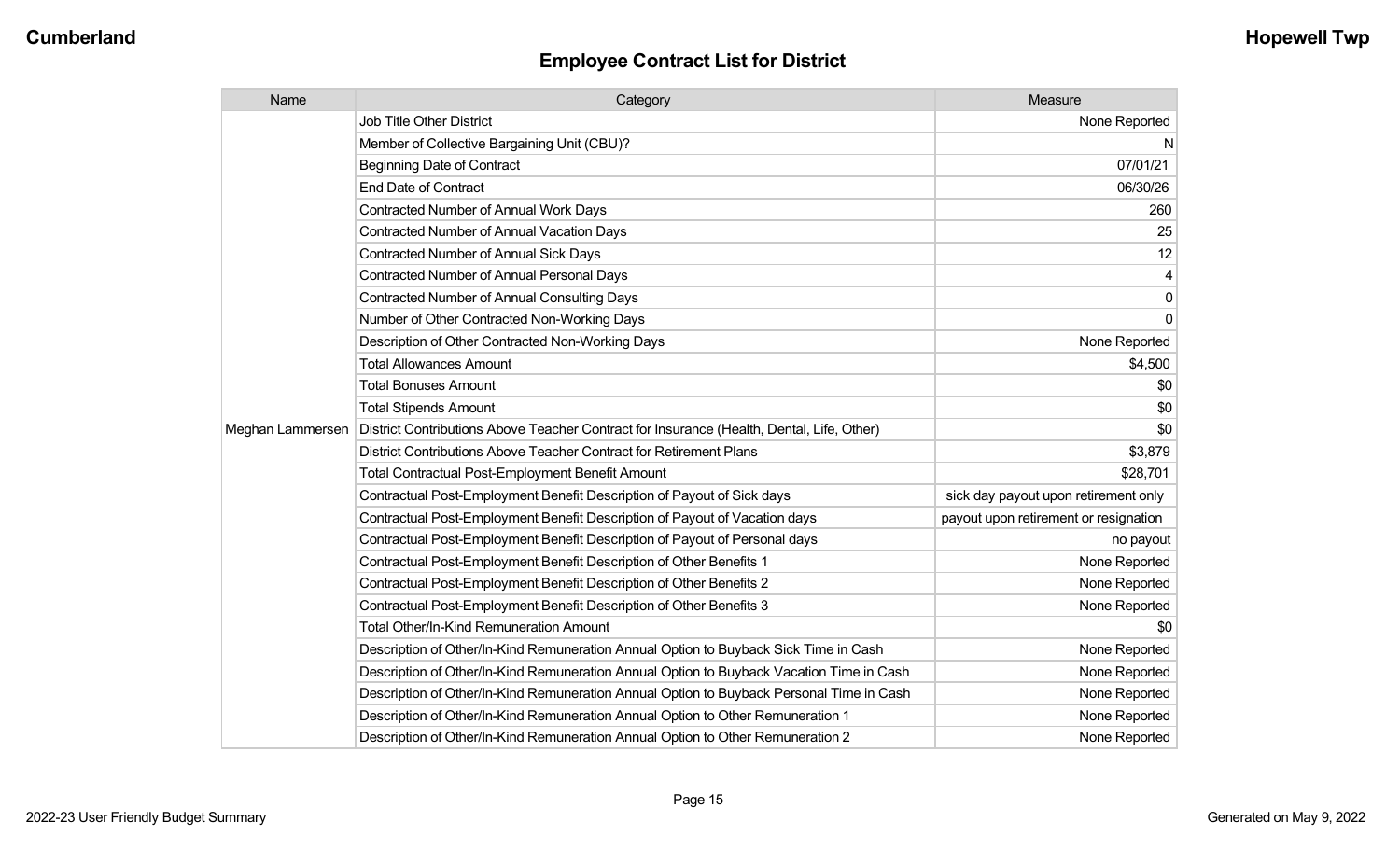| Name             | Category                                                                                  | Measure                               |
|------------------|-------------------------------------------------------------------------------------------|---------------------------------------|
| Meghan Lammersen | Description of Other/In-Kind Remuneration Annual Option to Other Remuneration 3           | None Reported                         |
|                  | <b>Additional Comment 1</b>                                                               | None Reported                         |
|                  | <b>Additional Comment 2</b>                                                               | None Reported                         |
|                  | <b>Additional Comment 3</b>                                                               | None Reported                         |
|                  | <b>Job Title</b>                                                                          | <b>Business Administrator</b>         |
|                  | Job Title II                                                                              | None Reported                         |
|                  | <b>Base Annual Salary Amount</b>                                                          | \$114,813                             |
|                  | Full-Time Equivalent (FTE)                                                                | 1.0                                   |
|                  | <b>Shared with Another District?</b>                                                      | N                                     |
|                  | <b>Shared County</b>                                                                      | None Reported                         |
|                  | <b>Shared District</b>                                                                    | None Reported                         |
|                  | <b>Job Title Other District</b>                                                           | None Reported                         |
|                  | Member of Collective Bargaining Unit (CBU)?                                               | N                                     |
|                  | <b>Beginning Date of Contract</b>                                                         | 07/01/21                              |
|                  | <b>End Date of Contract</b>                                                               | 06/30/22                              |
|                  | Contracted Number of Annual Work Days                                                     | 260                                   |
| Stephanie Kuntz  | <b>Contracted Number of Annual Vacation Days</b>                                          | 25                                    |
|                  | <b>Contracted Number of Annual Sick Days</b>                                              | 12                                    |
|                  | <b>Contracted Number of Annual Personal Days</b>                                          | 4                                     |
|                  | <b>Contracted Number of Annual Consulting Days</b>                                        | $\mathbf{0}$                          |
|                  | Number of Other Contracted Non-Working Days                                               | $\Omega$                              |
|                  | Description of Other Contracted Non-Working Days                                          | None Reported                         |
|                  | <b>Total Allowances Amount</b>                                                            | \$6,500                               |
|                  | <b>Total Bonuses Amount</b>                                                               | \$0                                   |
|                  | <b>Total Stipends Amount</b>                                                              | \$0                                   |
|                  | District Contributions Above Teacher Contract for Insurance (Health, Dental, Life, Other) | \$0                                   |
|                  | District Contributions Above Teacher Contract for Retirement Plans                        | \$1,761                               |
|                  | <b>Total Contractual Post-Employment Benefit Amount</b>                                   | \$26,039                              |
|                  | Contractual Post-Employment Benefit Description of Payout of Sick days                    | sick days payout upon retirement only |